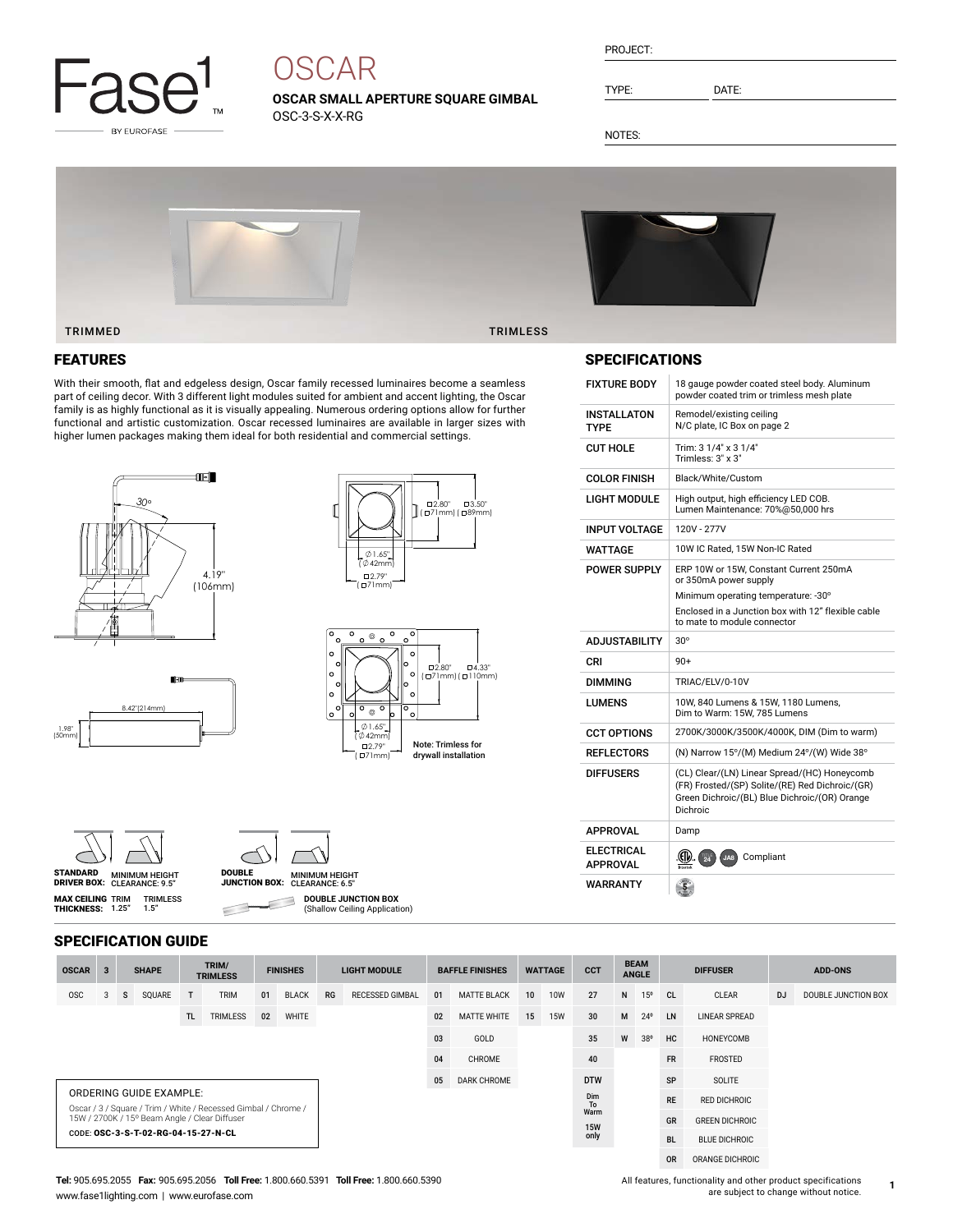

## OSCAR

**OSCAR SMALL APERTURE SQUARE GIMBAL** OSC-3-S-X-X-RG

### REFLECTOR OPTIONS **BAFFLE FINISHES**



#### DIFFUSER OPTIONS

| Clear<br>Lens<br>CL) | Spread<br>Lens<br>(LN) | Linear Honeycomb Frosted<br>(HC) | Lens<br>(FR) | Solite<br>Lens<br>(SP) | Red<br>Dichroic<br>(RE) | Green<br>Dichroic<br>(GR) | Blue<br>Dichroic Dichroic<br>(BL) | Orange<br>(OR) |
|----------------------|------------------------|----------------------------------|--------------|------------------------|-------------------------|---------------------------|-----------------------------------|----------------|

### NEW CONSTRUCTION PLATES + IC BOXES





TRIM **AT/IC Box:** 30531-021 **IC Box:** 30531-017

```
CUT HOLE:
Trim: 3 1/4" x 3 1/4"
Trimless: 3" x 3"
```
**TRIMLESS AT/IC Box:** 30532-023 **IC Box:** 30532-014 CUT HOLE:

Trim: 3 1/4" x 3 1/4" Trimless: 3" x 3"

15.00" (381mm) 12.00" (304mm) 11.25" (285mm) пJ 14.79" MIN (376mm) 26" MAX (660mm)

#### DRIVERS

- Compatible with TRIAC (forward-phase or leading-edge) ELV (reverse-phase or trailing edge) and 0-10V dimmers.
- ESSxxxW models: TRIAC and ELV dimming only at 120 Vac
- ESSxxxW models: ELV dimming only at 230 Vac
- 90° C maximum case hot spot temperature
- Class 2 power supply
- Lifetime: 50,000 hours at 70° case hot spot temperature (some models have a higher lifetime)
- IP64-rated (IP66 for ESST) case with silicone-based potting
- Protections: Output open load, over-current and short-circuit (hiccup), and over-temperature with auto recovery.
- Conducted and radiated EMI: Compliant with FCC CFR Title 47 Part 15 Class B (120 Vac) and Class A (277 Vac), and EN55015 (CISPR 15) at 220, 230, and 240 Vac.
- Complies with ENERGY STAR®, DLC (DesignLight Consortium®) and CA Title 24 technical requirements
- Worldwide safety approvals





#### ADD-ONS

**DOUBLE JUNCTION BOX**

(Shallow Ceiling Application)